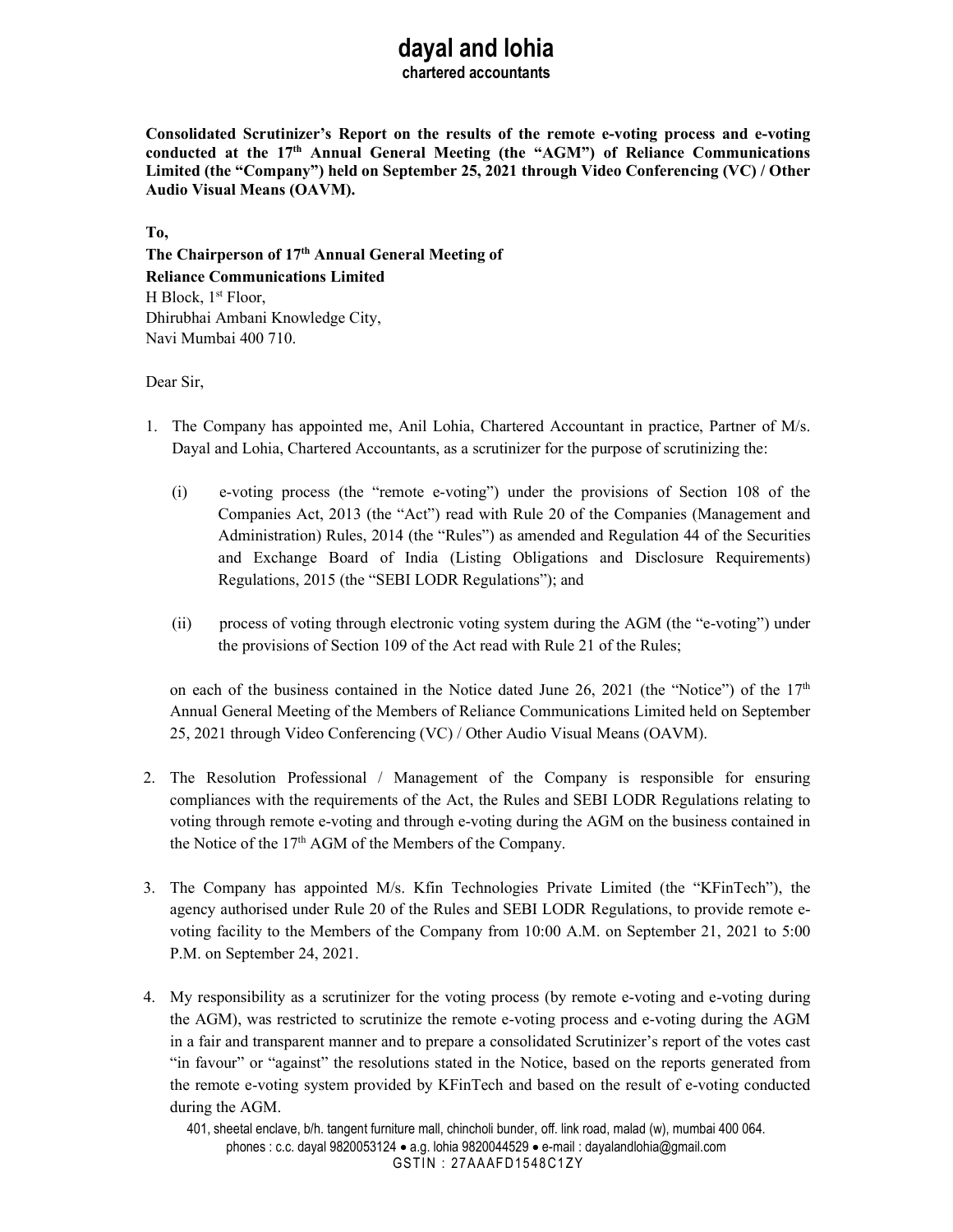5. Separate Scrutinizer's Reports of even date have been issued on the remote e-voting and on the evoting conducted during the AGM on the business contained in the Notice to the AGM. I submit a consolidated Scrutinizer's report on the results of voting by remote e-voting and e-voting during the AGM as under:-

## **Item No. 1:-**

Ordinary Resolution to consider and adopt:

- a) the audited financial statement of the Company for the financial year ended March 31, 2021 and the reports of the Directors and Auditors thereon, and
- b) the audited consolidated financial statement of the Company for the financial year ended March 31, 2021 and the report of the Auditors thereon.

|           | Number of members        |                                        |       | Number of votes contained in |                                      |              |               |
|-----------|--------------------------|----------------------------------------|-------|------------------------------|--------------------------------------|--------------|---------------|
|           | Remote<br>$e-$<br>voting | $e-$<br>voting<br>during<br>the<br>AGM | Total | Remote e-<br>voting          | e-voting<br>during the<br><b>AGM</b> | Total        | $\frac{0}{0}$ |
| In favour | 1,445                    | 16                                     | 1,461 | 63,91,831                    | 13,03,95,159                         | 13,67,86,990 | 53.0208       |
| Against   | 181                      | 5                                      | 186   | 12, 11, 91, 885              | 8,621                                | 12,12,00,506 | 46.9792       |
| Total *   | 1,614                    | 20                                     | 1,634 | 12,75,83,716                 | 13,04,03,780                         | 25,79,87,496 | 100.0000      |
| Invalid   | 43                       |                                        | 44    | 7,93,300                     | 700                                  | 7,94,000     |               |
| Abstained |                          |                                        |       |                              |                                      |              |               |

\* 13 shareholders with 40,776 shares voted "in favour" of, and 7,478 shares "against", the resolution.

Based on the aforesaid results, Ordinary Resolution No. 1 of the Notice dated June 26, 2021 has been passed by the Members through e-voting during the AGM and through remote e-voting with requisite majority.

#### **Item No. 2:-**

Ordinary Resolution to appoint a Director in place of Shri Vishwanath Devaraja Rao (DIN: 08607657), who retires by rotation under the provisions of the Companies Act, 2013 and being eligible, offers himself for re-appointment.

|           | Number of members        |                                        |       | Number of votes contained in |                               |              |               |
|-----------|--------------------------|----------------------------------------|-------|------------------------------|-------------------------------|--------------|---------------|
|           | Remote<br>$e-$<br>voting | $e-$<br>voting<br>during<br>the<br>AGM | Total | Remote e-<br>voting          | e-voting<br>during the<br>AGM | Total        | $\frac{0}{0}$ |
| In favour | 1,341                    | 16                                     | 1,357 | 12,54,09,109                 | 13,03,95,209                  | 25,58,04,318 | 99.1647       |
| Against   | 278                      | 5                                      | 283   | 21,46,123                    | 8,571                         | 21,54,694    | 0.8353        |
| Total *   | 1,610                    | 20                                     | 1,630 | 12,75,55,232                 | 13,04,03,780                  | 25,79,59,012 | 100.0000      |
| Invalid   | 47                       |                                        | 48    | 8,06,576                     | 700                           | 8,07,276     |               |
| Abstained |                          |                                        |       |                              |                               |              |               |

\* 10 shareholders with 802 shares voted "in favour" of, and 578 shares "against", the resolution.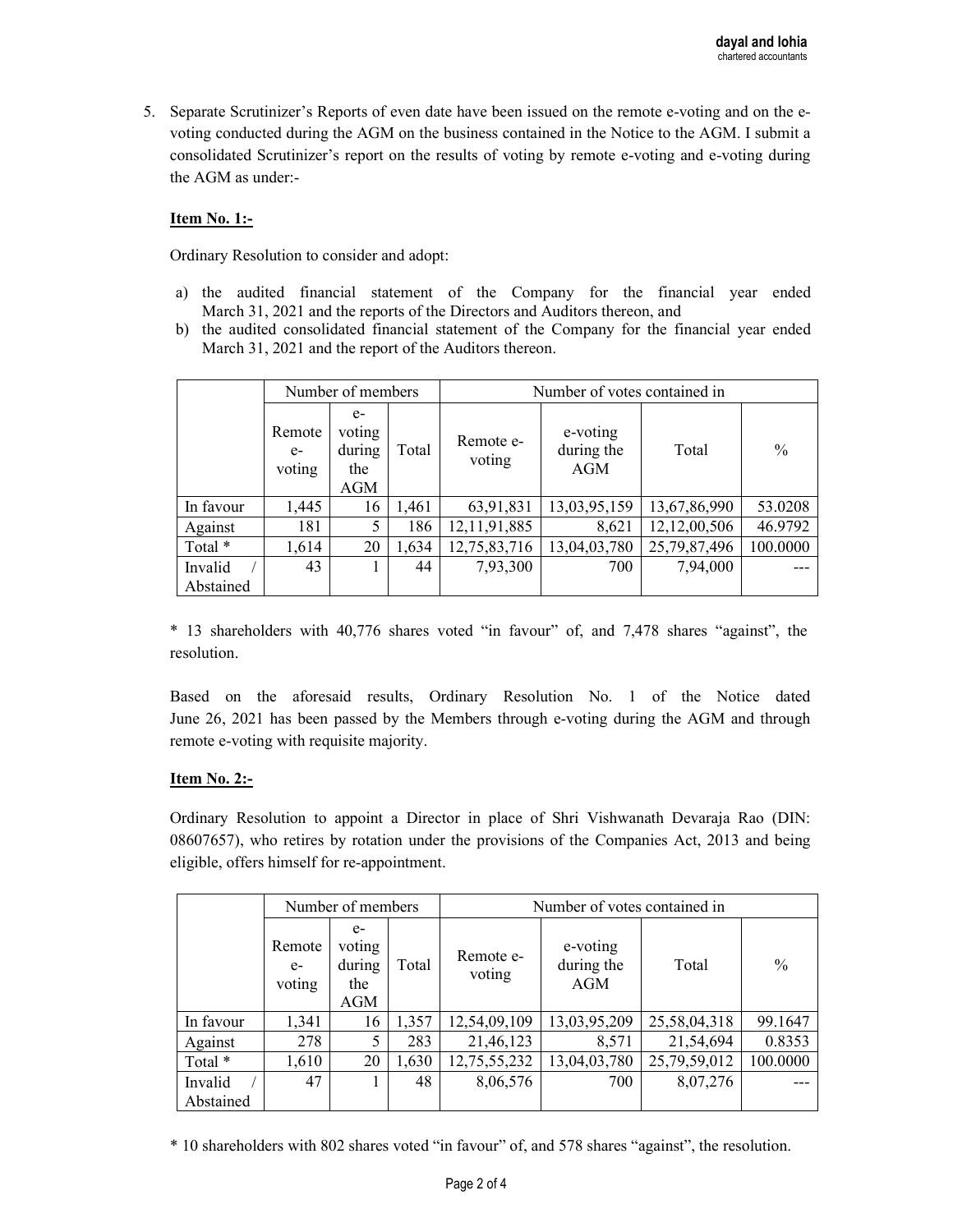Based on the aforesaid results, Ordinary Resolution No. 2 of the Notice dated June 26, 2021 has been passed by the Members through e-voting during the AGM and through remote e-voting with requisite majority.

### **Item No. 3:-**

Ordinary Resolution for appointment and remuneration payable to Statutory Auditors of the Company.

|           | Number of members        |                                        |       | Number of votes contained in |                               |              |               |
|-----------|--------------------------|----------------------------------------|-------|------------------------------|-------------------------------|--------------|---------------|
|           | Remote<br>$e-$<br>voting | $e-$<br>voting<br>during<br>the<br>AGM | Total | Remote e-<br>voting          | e-voting<br>during the<br>AGM | Total        | $\frac{0}{0}$ |
| In favour | 1,422                    | 16                                     | 1,438 | 12,55,14,045                 | 13,03,95,159                  | 25,59,09,204 | 99.1939       |
| Against   | 203                      | 5                                      | 208   | 20,71,123                    | 8,621                         | 20,79,744    | 0.8061        |
| Total *   | 1,615                    | 20                                     | 1,635 | 12,75,85,168                 | 13,04,03,780                  | 25,79,88,948 | 100.0000      |
| Invalid   | 42                       |                                        | 43    | 7,95,174                     | 700                           | 7,95,874     |               |
| Abstained |                          |                                        |       |                              |                               |              |               |

\* 11 shareholders with 26,031 shares voted "in favour" of, and 27,182 shares "against", the resolution.

Based on the aforesaid results, Ordinary Resolution No. 3 of the Notice dated June 26, 2021 has been passed by the Members through e-voting during the AGM and through remote e-voting with requisite majority.

#### **Item No. 4:-**

Ordinary Resolution for ratification of remuneration payable to Cost Auditor for the financial year ending March 31, 2022.

|           | Number of members        |                                        |       | Number of votes contained in |                               |              |               |
|-----------|--------------------------|----------------------------------------|-------|------------------------------|-------------------------------|--------------|---------------|
|           | Remote<br>$e-$<br>voting | $e-$<br>voting<br>during<br>the<br>AGM | Total | Remote e-<br>voting          | e-voting<br>during the<br>AGM | Total        | $\frac{0}{0}$ |
| In favour | 1,389                    | 16                                     | 1,405 | 12,73,39,502                 | 13,03,95,209                  | 25,77,34,711 | 99.9028       |
| Against   | 235                      | 5                                      | 240   | 2,42,294                     | 8,571                         | 2,50,865     | 0.0972        |
| Total *   | 1,614                    | 20                                     | 1,634 | 12,75,81,796                 | 13,04,03,780                  | 25,79,85,576 | 100.0000      |
| Invalid   | 43                       |                                        | 44    | 7,99,874                     | 700                           | 8,00,574     |               |
| Abstained |                          |                                        |       |                              |                               |              |               |

\* 11 shareholders with 25,545 shares voted "in favour" of, and 25,698 shares "against", the resolution.

Based on the aforesaid results, Ordinary Resolution No. 4 of the Notice dated June 26, 2021 has been passed by the Members through e-voting during the AGM and through remote e-voting with requisite majority.